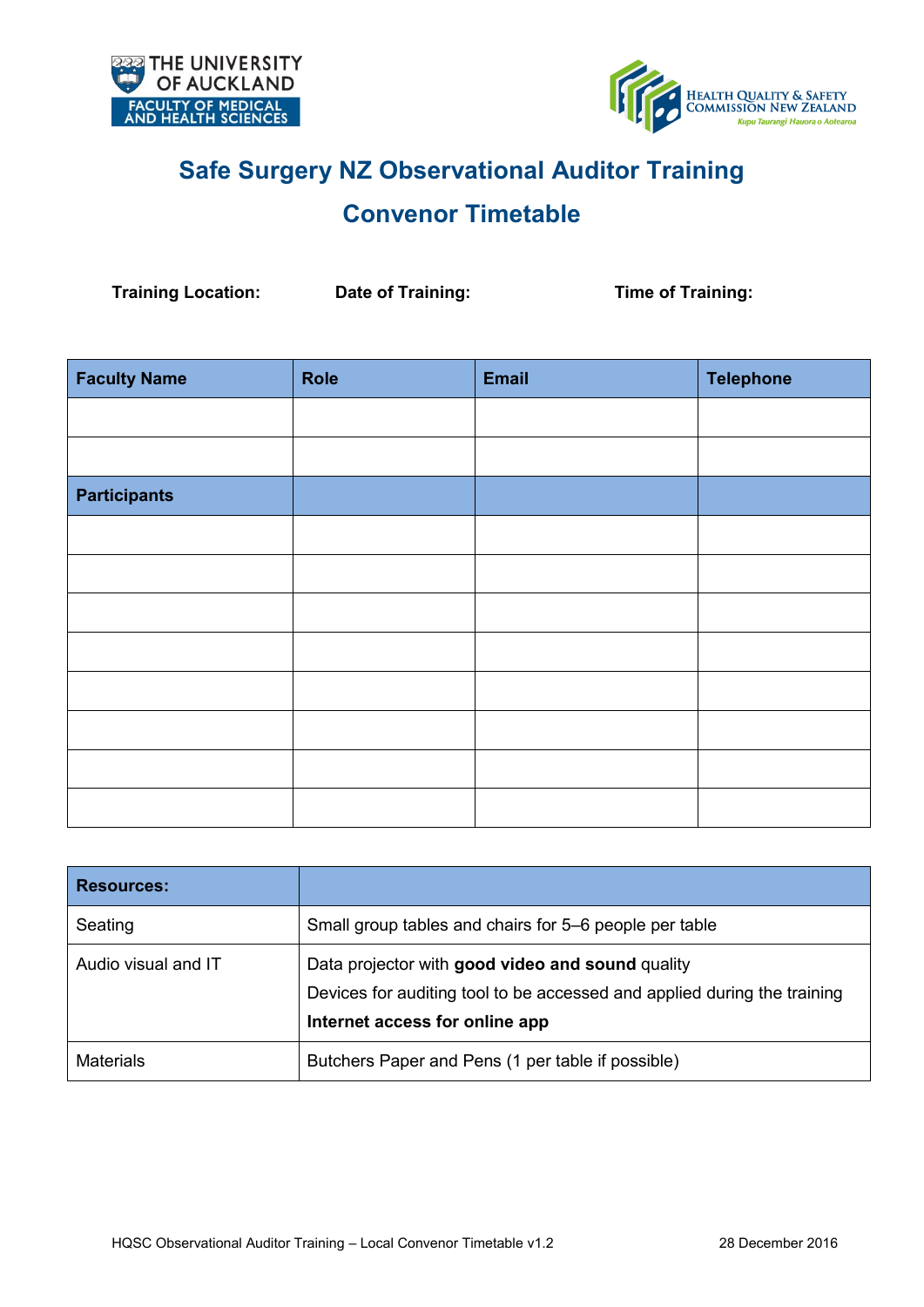



# **Safe Surgery NZ Observational Auditor Training**

## **Convenor Timetable**

#### **AM**

| <b>Time</b> | <b>Session Title</b>                                                       | <b>Method</b>              | <b>Resources/ Notes</b>                                                                                                        |
|-------------|----------------------------------------------------------------------------|----------------------------|--------------------------------------------------------------------------------------------------------------------------------|
| 08.30       | Introductions                                                              | Presentatio<br>n PPT       | Introduce timetable and objectives                                                                                             |
| 08.45       | Icebreaker                                                                 | Sharing<br>experience<br>S | Share experience of audit processes you have<br>been involved with. Include purpose, process,<br>issues experienced, successes |
| 08.55       | <b>Surgical Safety Checklist</b><br>Audit                                  |                            | Evolution, purpose and local results                                                                                           |
| 09.25       | Review of the Observational<br><b>Auditing Tools</b>                       |                            | PPT and app                                                                                                                    |
| 09.35       | Introduction to Auditing using<br>the Observational Rating<br><b>Tools</b> |                            | Video clips, rating cards or online/manual tools<br>to score. Have additional videos available                                 |
| 09.45       | Introduction to Auditing -<br>Practical application                        |                            | <b>PPT</b>                                                                                                                     |
| 09.55       | Application of the auditing<br>tool - practical exercise                   |                            | Video clips, rating cards or online/manual tools<br>to score. Have additional videos available                                 |
| 10.30       | <b>Break</b>                                                               |                            |                                                                                                                                |
| 10.45       | Terminology and selection<br>process                                       | <b>PPT</b>                 | <b>Question time</b>                                                                                                           |
| 11.00       | Video Auditing - practical<br>exercise                                     | Videos                     | Video clips, rating cards or online/manual tools<br>to score. Have additional videos available                                 |
| 11.50       | Review group ratings                                                       |                            | <b>Discussion</b>                                                                                                              |
| 12.00       | Video Auditing - practical<br>exercise                                     |                            | Video clips, rating cards or online/manual tools<br>to score. Have additional videos available                                 |
| 12.20       | Summary and evaluation                                                     |                            | Evaluation form and question/answer time<br>Discuss auditing timeframe for in-training<br>audits                               |
| 12.30       | <b>Close</b>                                                               |                            |                                                                                                                                |